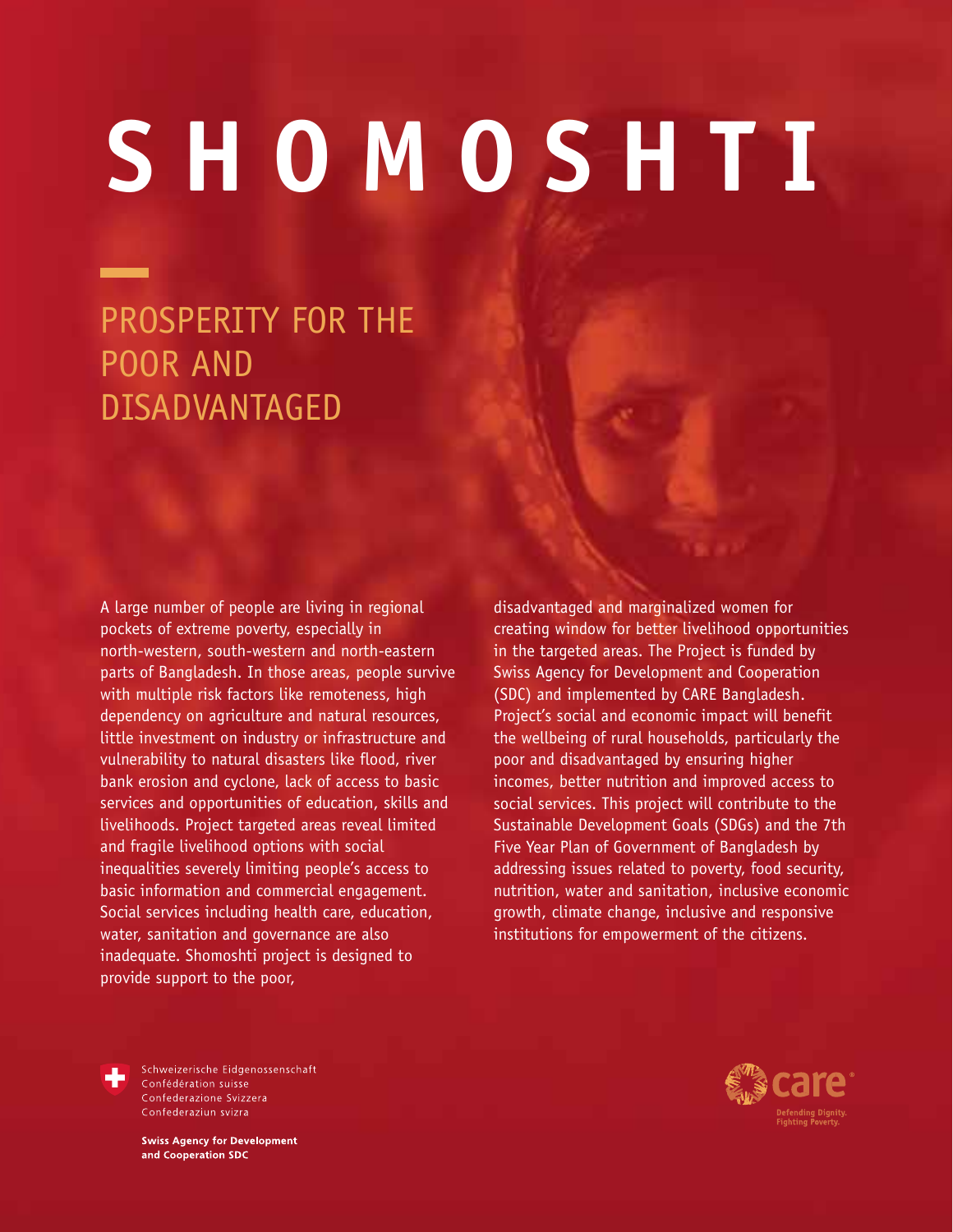#### **PROJECT DURATION:**

Duration of this project is 4 Years (2016-2020).

#### **OVERALL GOAL:**

Rural households improve their wellbeing as a result of greater income, dietary diversity and social service opportunities.

## **GEOGRAPHICAL COVERAGE: 14 DISTRICTS, 28 UPAZILAS & 5 PNGOs**



| <b>Northwest</b>                                                                |                                                                                                                                                 |                          | <b>Southwest</b>                     |                                                                               |            |
|---------------------------------------------------------------------------------|-------------------------------------------------------------------------------------------------------------------------------------------------|--------------------------|--------------------------------------|-------------------------------------------------------------------------------|------------|
| Kurigram<br>Lalmonihat<br>Gaibandha<br>Nilphamari<br>Rangpur<br><b>Dinajpur</b> | <b>Fullbari and Rajarhat</b><br>Sadar and Aditmari<br>Polashbari and Gobindagani<br>Saidpur<br>Pirgacha and Badargani<br>Ghoraghat and Phulbari | Solidarity<br><b>GBK</b> | Satkhira<br><b>Jessore</b><br>Khulna | <b>Shyamnagar and Kaliganj</b><br>Chowgacha and Keshobpur<br>Koyra and Rupsha | <b>DAM</b> |
| <b>Northeast</b><br>Sunamgani<br>Moulavibazar<br>Sylhet                         | Tahirpur, Duara Bazar,<br>Dharma Pasha<br>Kulaura, Sreemangal and Juri<br>Gowainghat                                                            | Idea                     | <b>Natore</b><br>Rajshahi            | <b>Mid Northwest</b><br><b>Baraigram and Sadar</b><br>Charghat and Puthia     | <b>BDO</b> |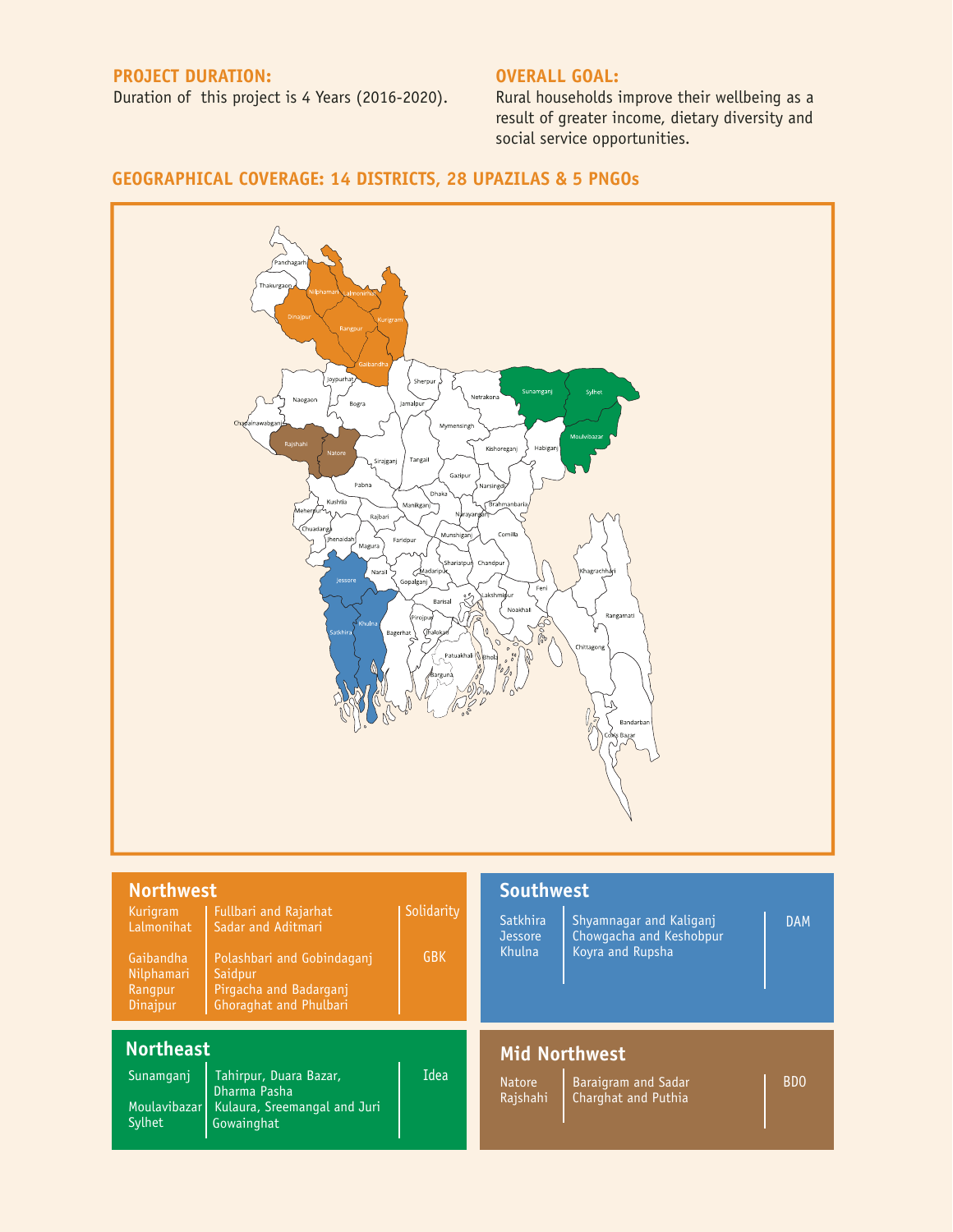### **PROJECT THEORY OF CHANGE AND INTEGRATION DIAGRAM**





#### **Outreach and Targeting:**

The project will extend to at least 180,000 rural households in the selected areas.



#### **Access to social services:**

The project will ensure delivery of the social services, like health care, water, sanitation and hygiene, education, linkage of financial support to the beneficiaries in targeted areas through the public and private actors.



#### **Social and market interventions:**

The project will provide support to the poor, disadvantaged and marginalized people for effectively participation in market systems as producers, consumers, workers, and entrepreneurs. It will also facilitate behavioral change and improve capacity of public and private market actors for more inclusive and sustainable market system.



#### **Capacity development and knowledge sharing:**

The project will develop capacity of the local businesses and social change agents, local service providers in organizing producer groups, coordination of interaction and linkages with service providers. It will also facilitate market based solution and through engaging private sector for demonstrating and connecting with input and output market.

#### **EXPECTED OUTCOMES:**

The project has two expected outcomes that include:

**1.** Rural households (poor, disadvantaged and women) use improved market and social services;

**2.** Public and private service providers are more responsive to the business and social needs of the poor, disadvantaged and women.

#### **OUTPUTS:**

1.1. Rural producer households have the capacities to access market development services (gender & poverty disaggregated)

**1.2.** Rural households gain the capacity to access social services and savings mechanism (gender & poverty disaggregated)

**2.1.** Market actors supported to expand pro-poor, gender responsive and value-added inputs and services for farm and off-farm producer households

**2.2.** Local government institutions sensitized and supported for pro-poor gender responsive market and social services